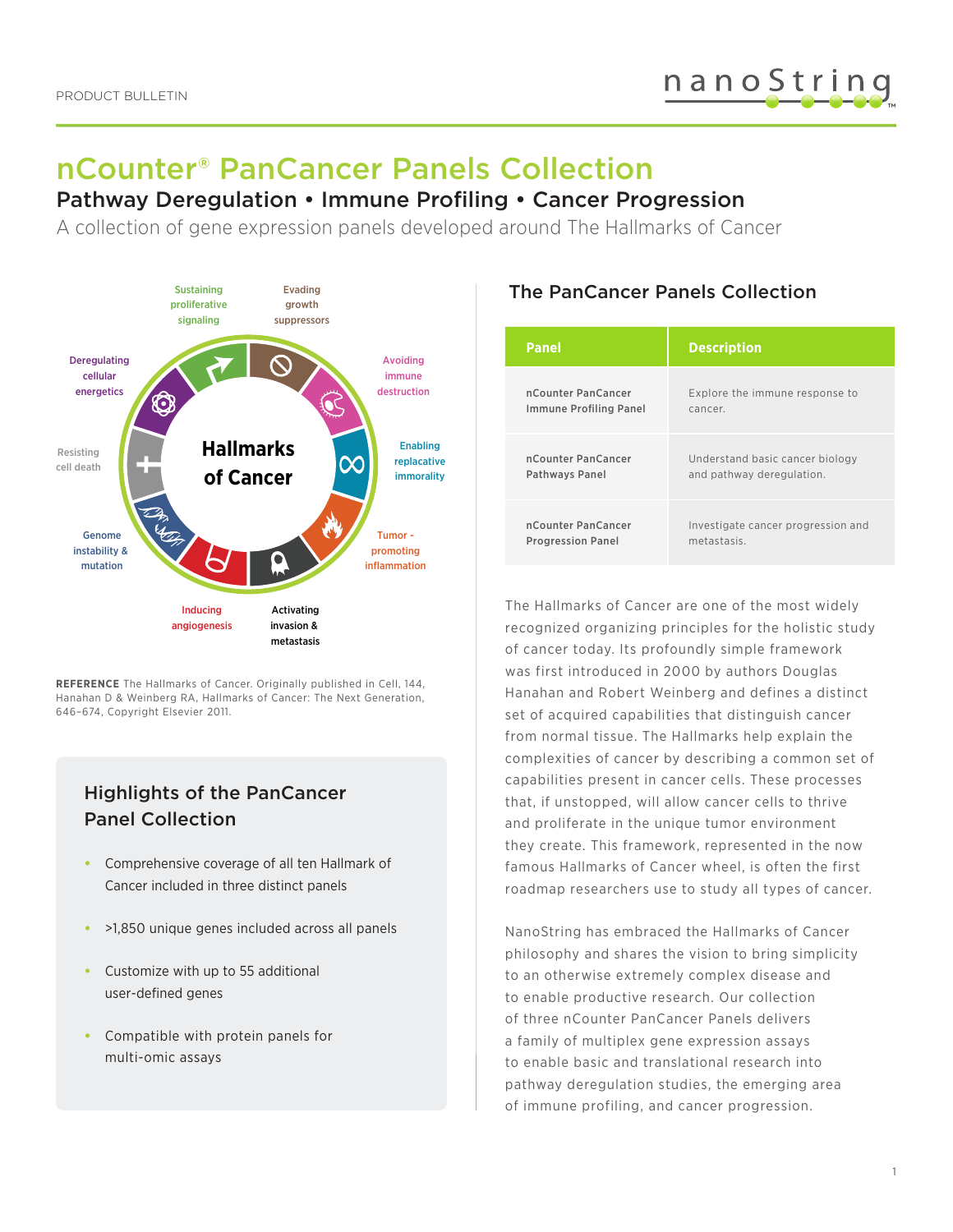# nCounter PanCancer Panels Collection

The NanoString PanCancer panels provide researchers with our most highly-multiplexed gene expression panels and represent over 1,850 unique genes. Designed for universal research of any cancer type.

#### Overlapping & Unique Content in the PanCancer Panels:



**ABOVE** Human PanCancer Panels Venn diagram with >1,850 unique genes. The genes shared between these panels are members of the PI3K, JAK-STAT, and TGF- pathways, as well as normalization genes.

# RNA:Protein Analysis

Simultaneous analysis of RNA and protein targets enable you to see more from a single sample. Measure both gene expression and cell response from as few as 150,000 cells (up to 500,000 cells for PBMCs and primary cells). The nCounter Protein Plus PanCancer Immune Profiling Panel includes 30 immunology-related protein targets that can be used with any PanCancer Gene Expression Panel.

| <b>Protein Panels</b>                                     | <b>Protein Targets</b> |
|-----------------------------------------------------------|------------------------|
| nCounter Protein Plus PanCancer<br>Immune Profiling Panel | 30                     |

#### PanCancer Progression Panel (Human)

#### 770 Cancer Progression Genes

- 277 angiogenesis genes
- 269 epithelial-mesenchymal transition genes
- 254 extracellular matrix genes
- 173 metastasis genes
- 30 references genes

#### PanCancer Pathways Panel (Human & Mouse)

#### 770 Cancer Pathway Genes

- 606 pathway genes for 13 canonical pathways
- 124 cancer driver genes
- 40 reference genes

# PanCancer Immune Profiling Panel (Human & Mouse) 770 Cancer Pathway Genes

- 24 different immune cell types
- 30 CT antigens
- > 500 genes covering innate and adaptive immune response
- 40 reference genes

### nCounter Panel-Plus

Customize PanCancer panels with the optional Panel-Plus feature, and add up to 55 of your preferred genes to create a panel that is uniquely your own.

### Single Cell Analysis

All PanCancer panels are also available in a single cell format. These kits include validated primer pools for multi-target enrichment. Primer pools are provided at no additional charge for the study of single cells or for studies using low input samples.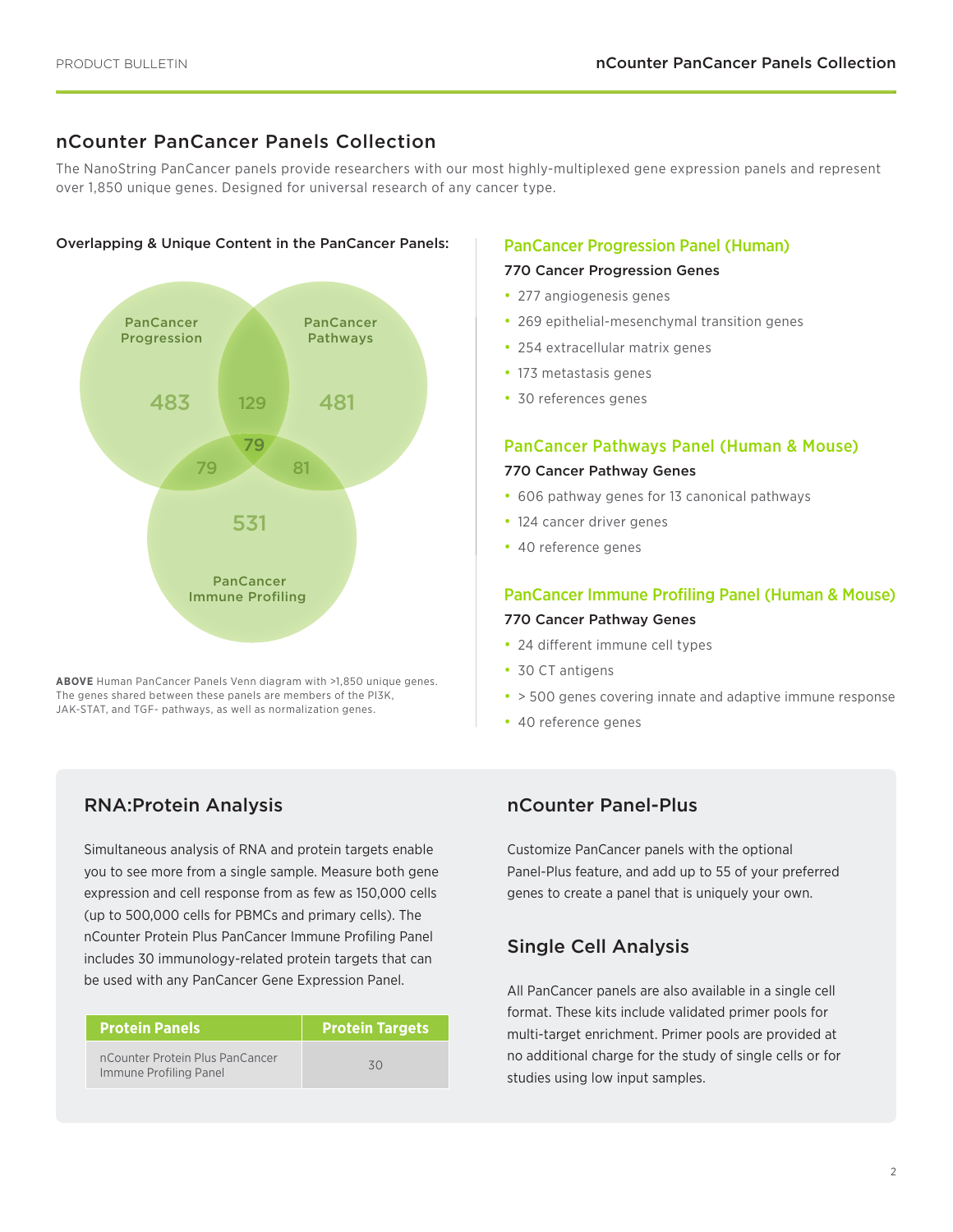# nSolver™ Data Analysis Software

NanoString offers advanced software tools that address the continuous demands of data analysis and helps answer the specific biological questions encompassed in our most popular PanCancer Panels.

# PanCancer Pathways Advanced Analysis Module

- Score pathway deregulation with end-to-end analysis
- Generate follow-on research hypotheses using pathway visualizations
- Measure gene expression with 730 essential genes representing all major cancer pathways including: Wnt, Hedgehog, Apoptosis, Cell Cycle, RAS, P13K, STAT, MAPK, Notch, TGF-, Chromatin Modification, Transcriptional Regulation and DNA Damage Control

### PanCancer Immune Profiling Advanced Analysis Module

- Set up wide-ranging exploratory analyses, including estimation of immune cell abundance, detection of CT antigens and differential expression testing in minutes with a simple wizard
- Measure gene expression with 730 essential genes representing 16 different cancer immune cell types and populations, major immune response categories, and 30 common cancer testis antigens
- Intuitive step-by-step wizard allows gene sets and cell abundance analysis to be customized

# Advanced Analysis Capabilities:

• Normalization

• QC

• Single Gene Select gene descriptions (Immune Profiling)

• CT Antigen Expression (Immune Profiling) • Built-in compatibility for Panel Plus analysis

- Pathway Scoring (Pathways)
- Differential Expression
- Gene Set Analysis
- Pathview Plot Analysis
- Cell Type Profiling (Immune Profiling)

Advanced analysis modules provide an interactive html report with multiple layers of information along with pathway visualization mapsfor generating follow-on hypotheses.

To access annotated demo data sets and details on how to use the advanced analysis software please visit: **www.nanostring.com/products/nSolver**



**Example 1:** Heatmap of the samples' correlation matrix. Blue indicates low correlation and red indicates high correlation.







**Example 3:** Pathview plot of differential expression between two sets of samples in the TGF-Beta Pathway. Green indicates down-regulated genes, red indicates up-regulated genes, and grey indicate genes that do not meet the p-value threshold.